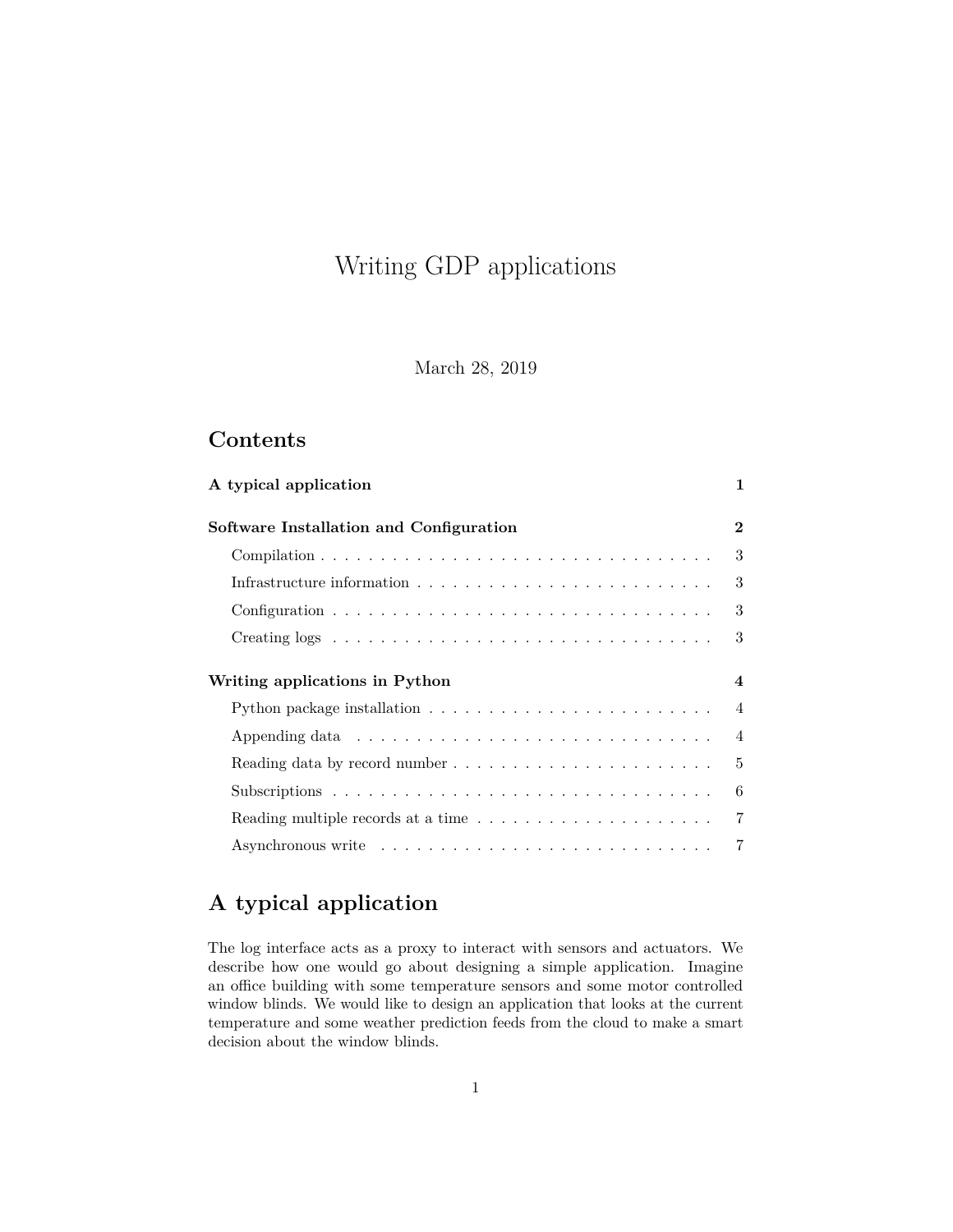

Figure 1: An example GDP application

As shown above, in order to do so, the application subscribes to all the relevant logs and writes the actuation values to the actuator log. A gateway working on behalf of the actuator subscribes to this actuation log and controls the motors for the window blinds. Note that instead of two separate logs, a composite log can be created for Sensor 1 and Sensor 2 in the diagram above, provided that the gateway implements the single-writer semantics.

# <span id="page-1-0"></span>**Software Installation and Configuration**

In this section, we talk about how to get access, install and use the GDP client side library. As mentioned earlier, we have a C library for clients with wrappers in other languages around this C-library.

The main GDP repository can be accessed in read-only mode by using

git clone https://repo.eecs.berkeley.edu/git-anon/projects/swarmlab/gdp.git

Or, in read-write mode either using HTTPS (requires username, password), or using SSH (requires key setup):

```
git clone https://repo.eecs.berkeley.edu/git/projects/swarmlab/gdp.git
git clone repoman@repo.eecs.berkeley.edu:projects/swarmlab/gdp.git
```
The main GDP repository contains the core GDP library (libgdp), client-side applications and language bindings, and the log-server (gdplogd). GDP-router is maintained in a separate repository (gdp\_router\_click.git). However, you should not need to worry about it if you are just playing around with GDP.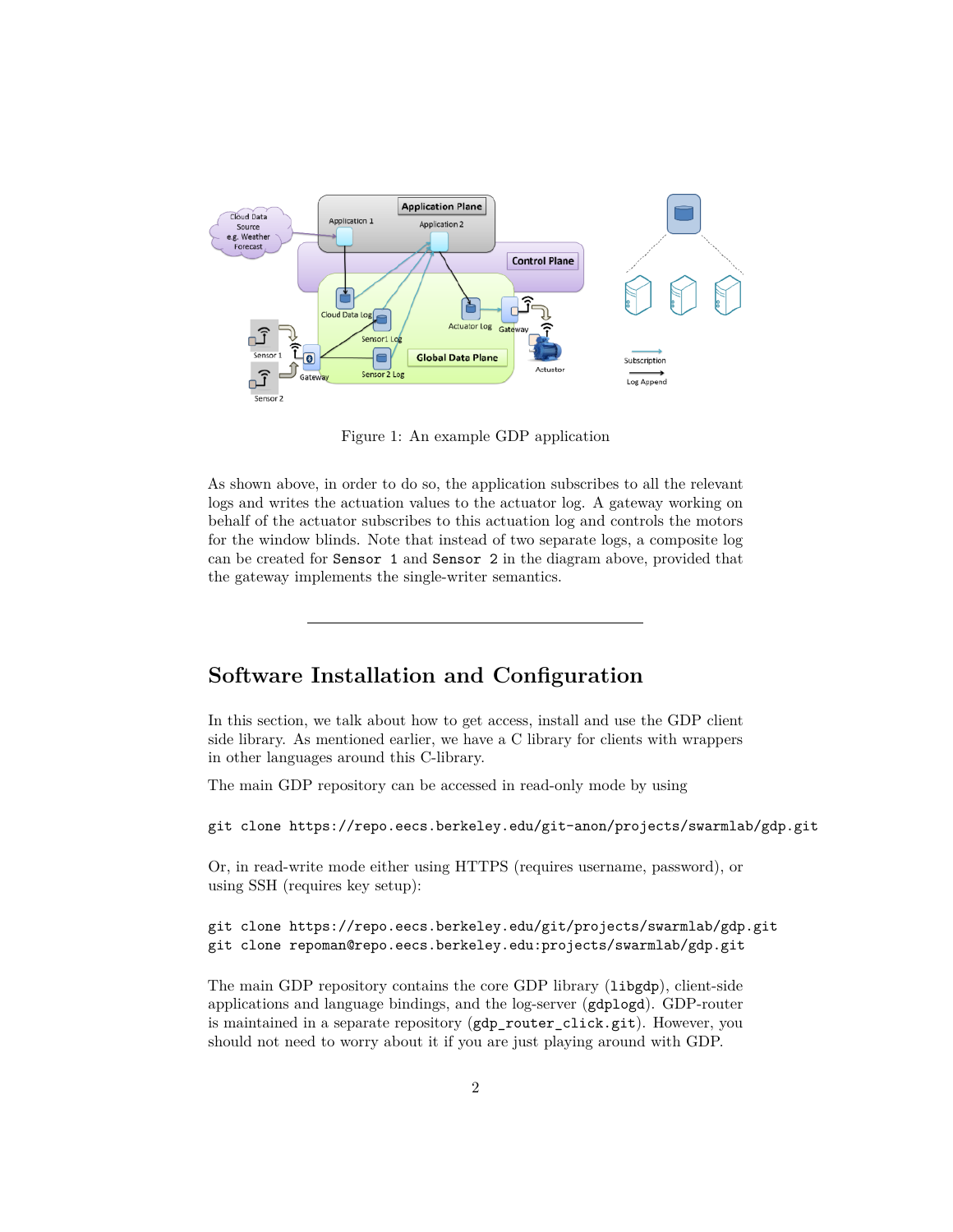The repository gdp-if.git contains various interfaces to the GDP. It is not really part of the GDP itself, but it may prove instructive.

### <span id="page-2-0"></span>**Compilation**

In summary, assuming you have the required dependencies installed, make install-client should install the C library and basic utility applications in system path. make install-python should install the Python bindings in the system path as well. These make targets do not create any necessary configuration files, however (see below). For more details, refer to README.md in the main git tree.

#### <span id="page-2-1"></span>**Infrastructure information**

Refer to README.md in the main git tree.

*Note that the software/infrastructure is still in very early experimental phase. We do not make any guarantees on data retention/backups at this moment. As the code stabilizes, we will make better effort to maintain data. In the meantime, contact us if you would like to use GDP for anything serious.*

## <span id="page-2-2"></span>**Configuration**

The GDP library, log-server, and various other utility programs consult a configuration file for the correct parameters to use. At the very minimum, your configuration file should contain the GDP router that your client should connect to (unless someone else is running a local router in the same subnet as you are in, in which case zeroconf should work). Refer to README.md in the main git tree.

### <span id="page-2-3"></span>**Creating logs**

The main mechanism to create a log is using gdp-create (should be in your system path after make install-\*). For example,

#### gdp-create -k none org.example.project.log17a

will create a log named org.example.project.log17a on one of the default log-servers at Berkeley.

Although you can create logs with any name, please stick to this convention (with "project" being the project name or the user name, as appropriate) so we can avoid name collisions. -k none means that gdp-create will not attempt to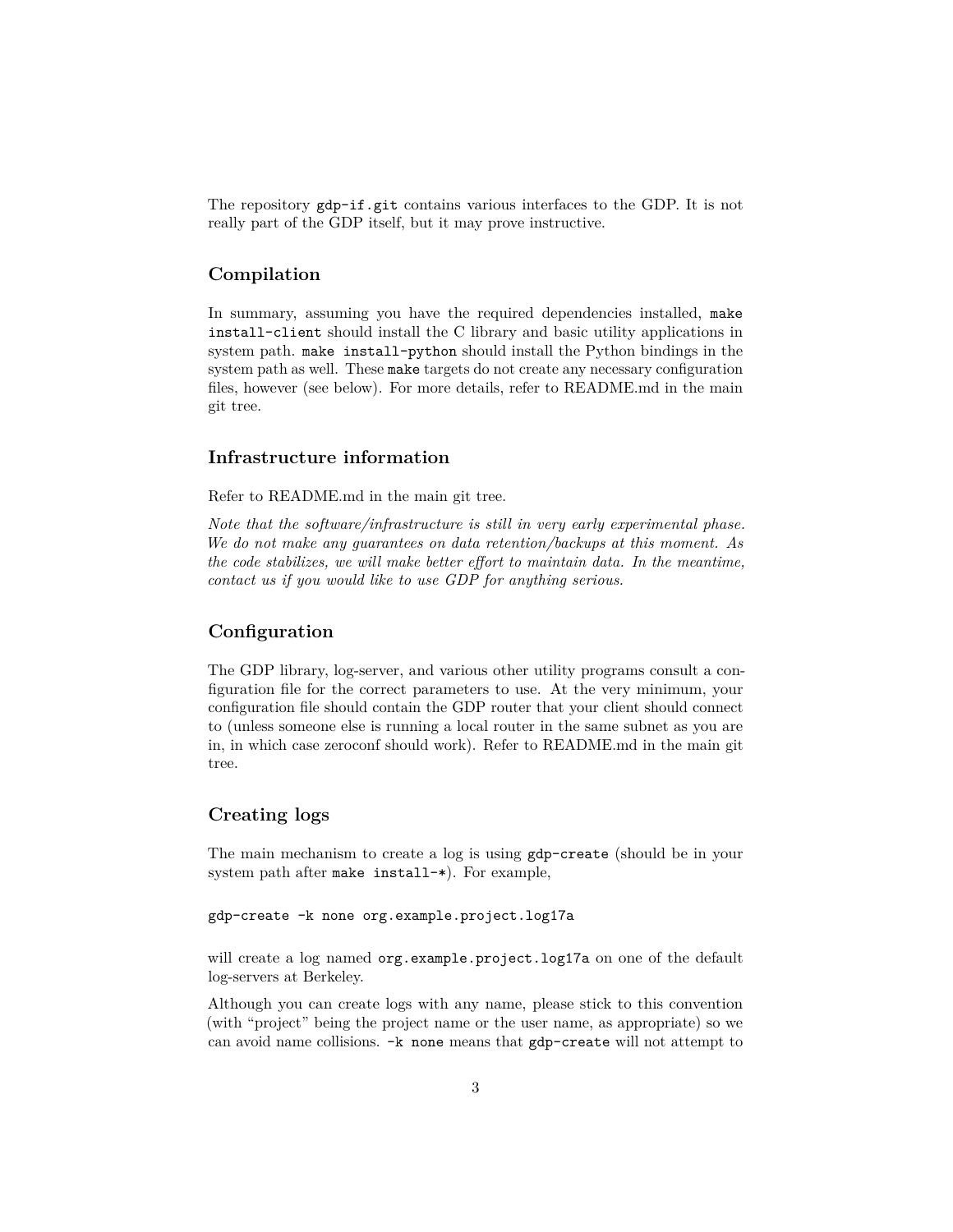create a new signature key for signing appended data. Although crucial to the operation, key-management is better deferred to a stage when you are familiar with the basic operations of the GDP. Also, note that  $gdp$ -create has several other command-line options that will be useful later on.

Note that if you don't explicitly specify log-placement, a log-server at Berkeley is picked at random for hosting your log. This is especially important if you are running your own log-servers and want control over where data goes.

# <span id="page-3-0"></span>**Writing applications in Python**

Even though the GDP library is written in C, we provide a python package gdp that acts as a wrapper around the C-library. This python package enables quick prototyping using an object-oriented interface to GDP. What follows is a quick how-to on writing simple GDP programs in Python. Note that this document is just a starting point and is not intended to be a comprehensive guide to the complete interface. For a more thorough API documentation, refer to /lang/python/README.

### <span id="page-3-1"></span>**Python package installation**

The package gdp should be installed in your system path for python packages. Once you have the required dependencies for compilation installed, something like make install-python from the root of repository should do the trick (note that running with sudo may be required). Note that this also installs the client side C libraries and various utilities (such as gdp-create) in system path.

### <span id="page-3-2"></span>**Appending data**

Let's start with a simple Hello world program, that writes some data to a log and reads it back. Before we begin, we need to create the log; see *Creating logs* above. The tutorial uses the logname edu.berkeley.eecs.mor.01, but please replace it with the name of the log you create.

We need to import the package gdp to begin with.

#### >>> import gdp

Once imported, we need to initialize the GDP package by calling  $gdp$  init(). An optional argument to  $gdp$  init() is the address of a GDP-router. If no address provided, a default value of the parameter swarm.gdp.routers is used as configured by EP library. (See README.md for details).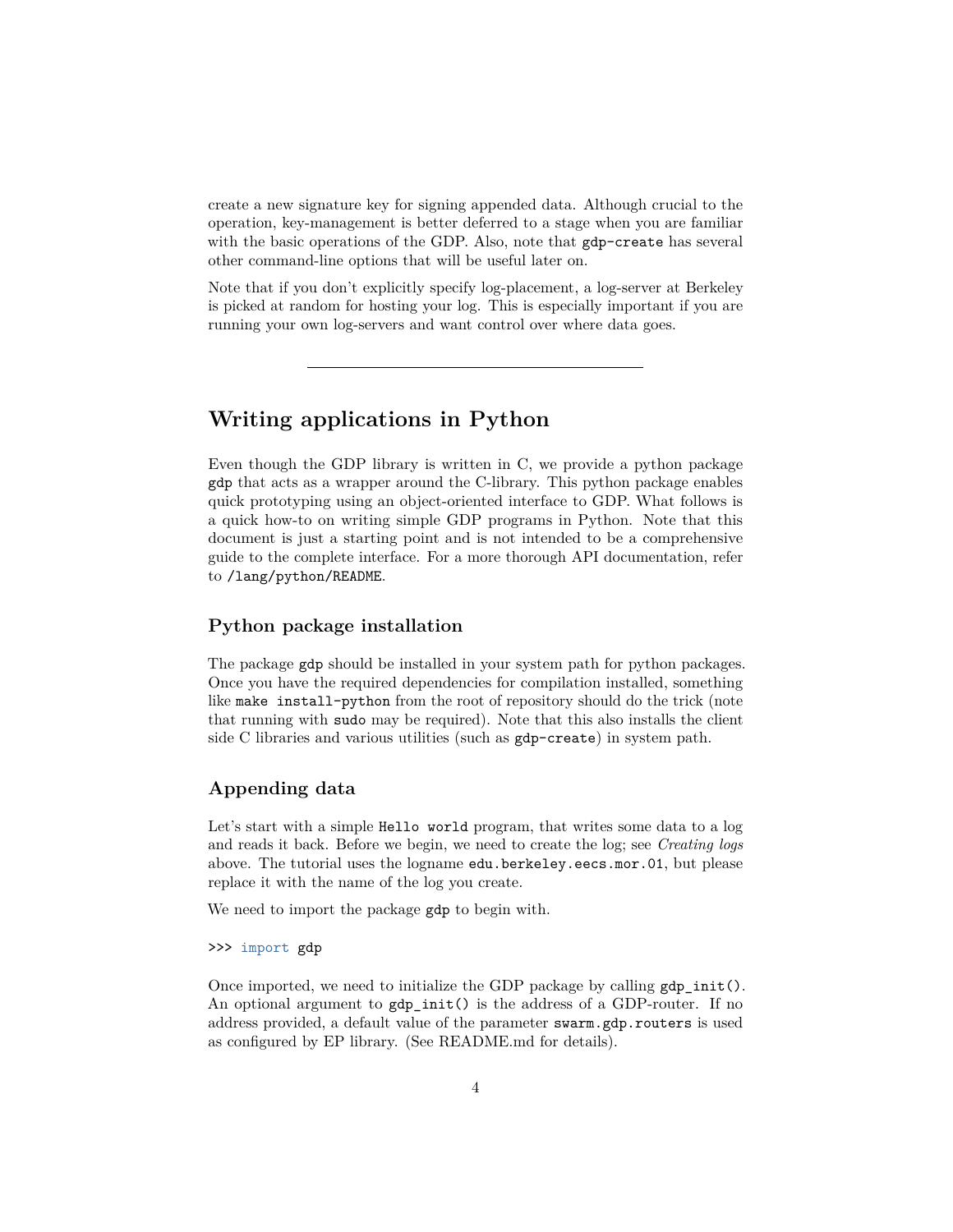```
>>> # the following picks a router based on EP library configuration
>>> gdp.gdp_init()
>>> # For a specific router, use the following:
>>> # gdp.gdp_init('gdp-01.eecs.berkeley.edu:8007')
```
As mentioned earlier, we support human readable names for logs. The mechanism for translating a human readable name to a 256-bit name is probably going to change in the future, however, it is our hope that it should be a simple change. The Python wrapper uses instances of class  $gdp$ .GDP NAME for a name, which could be initialized using a human readable name.

```
>>> # Create a GDP_NAME object from a human readable python string
>>> gin_name = gdp.GDP_NAME("edu.berkeley.eecs.mor.01")
```
Once we have a GDP\_NAME, we can use this to open a handle to a log/GCL. A log handle works like a file handle in some ways. We need to tell whether we want to open the GCL in read-only mode (gdp.GDP\_MODE\_RO), or append-only mode (gdp.GDP\_MODE\_AO), or read-and-append mode (gdp.GDP\_MODE\_RA).

```
>>> # assume that this log already exists.
>>> gin_handle = gdp.GDP_GIN(gin_name, gdp.GDP_MODE_RA)
```
Next, let's append a few records to the log. The unit of read/write to a log is called a record–data with some automatically generated metadata–represented by a GDP\_DATUM object. The GDP\_DATUM object contains a GDP\_BUF that holds the actual data. (Please see the C-api for more details on the behavior of buffer objects, and such).

```
\Rightarrow d = gdp.GDP_DATUM()
>>> for idx in xrange(10):
... d["buf"].reset()
... d["buf"].write("Hello world " + str(idx)}
... gin_handle.append(d)
```
That's it. Ideally, it should finish without throwing any errors, resulting in 10 records append to the log specified.

Look at /lang/python/apps/writer\_test.py for a full example.

### <span id="page-4-0"></span>**Reading data by record number**

Next, let's read some data back and see if it matches what we wrote. Note that we need to tell what record number we want to read, and record numbers start from 1. To read data, we just use read\_by\_recno method of the GDP\_GIN instance with the record number.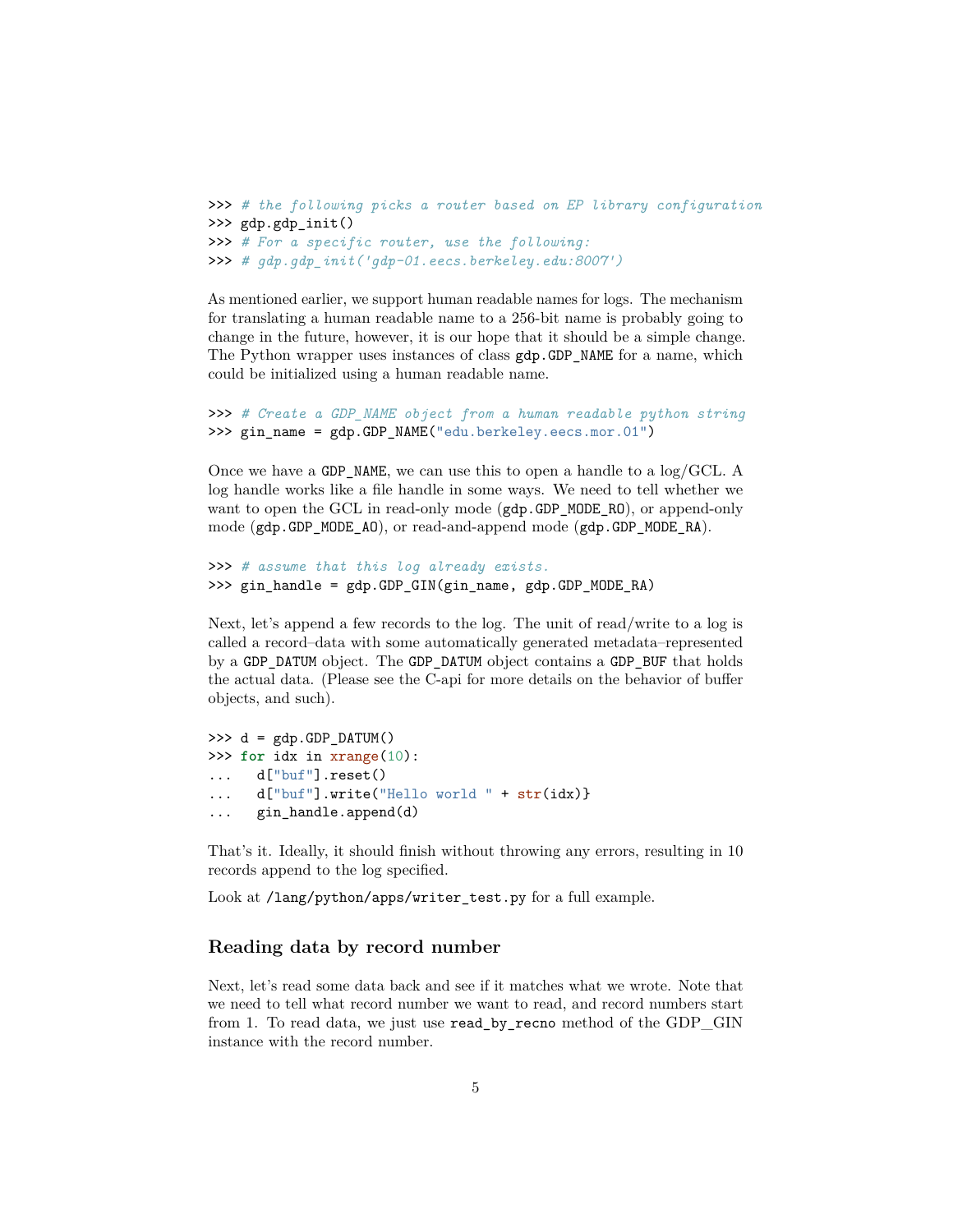```
>>> for idx in xrange(1,11):
... datum = gin_handle.read_by_recno(idx)
... print datum["recno"], datum["buf"].peek()
(1, 'Hello world 0')
(2, 'Hello world 1')
(3, 'Hello world 2')
(4, 'Hello world 3')
(5, 'Hello world 4')
(6, 'Hello world 5')
(7, 'Hello world 6')
(8, 'Hello world 7')
(9, 'Hello world 8')
(10, 'Hello world 9')
```
So far, we saw how to read and write data by record number. However, most of the times, we are interested in the most recent record. For this, we support negative record numbers, i.e. -1 refers to the most recent record, -2 refers to the second most recent record, and so on.

Look at /lang/python/apps/reader\_test.py for a full example.

### <span id="page-5-0"></span>**Subscriptions**

Next, let's see how can we subscribe to a log to get new data from a log as it gets appended. For this, we use subscribe\_by\_recno method of the gdp.GDP\_GIN instance.

```
>>> # ignore the parameters for the moment
>>> gin_handle.subscribe_by_recno(0, 0, None)
```
This subscription returns events, that we need to process in order to get notified of the data as it appears.

```
>>> while True:
... # this blocks until there is a new event
... event = gin_handle.get_next_event(None)
... # Events can be used to get the associated datum
... if event["type"] == gdp.GDP_EVENT_DATA:
... datum = event["datum"]
... print datum["buf"].peek()
... else:
... # we ignore other event types for simplicity
... break
```